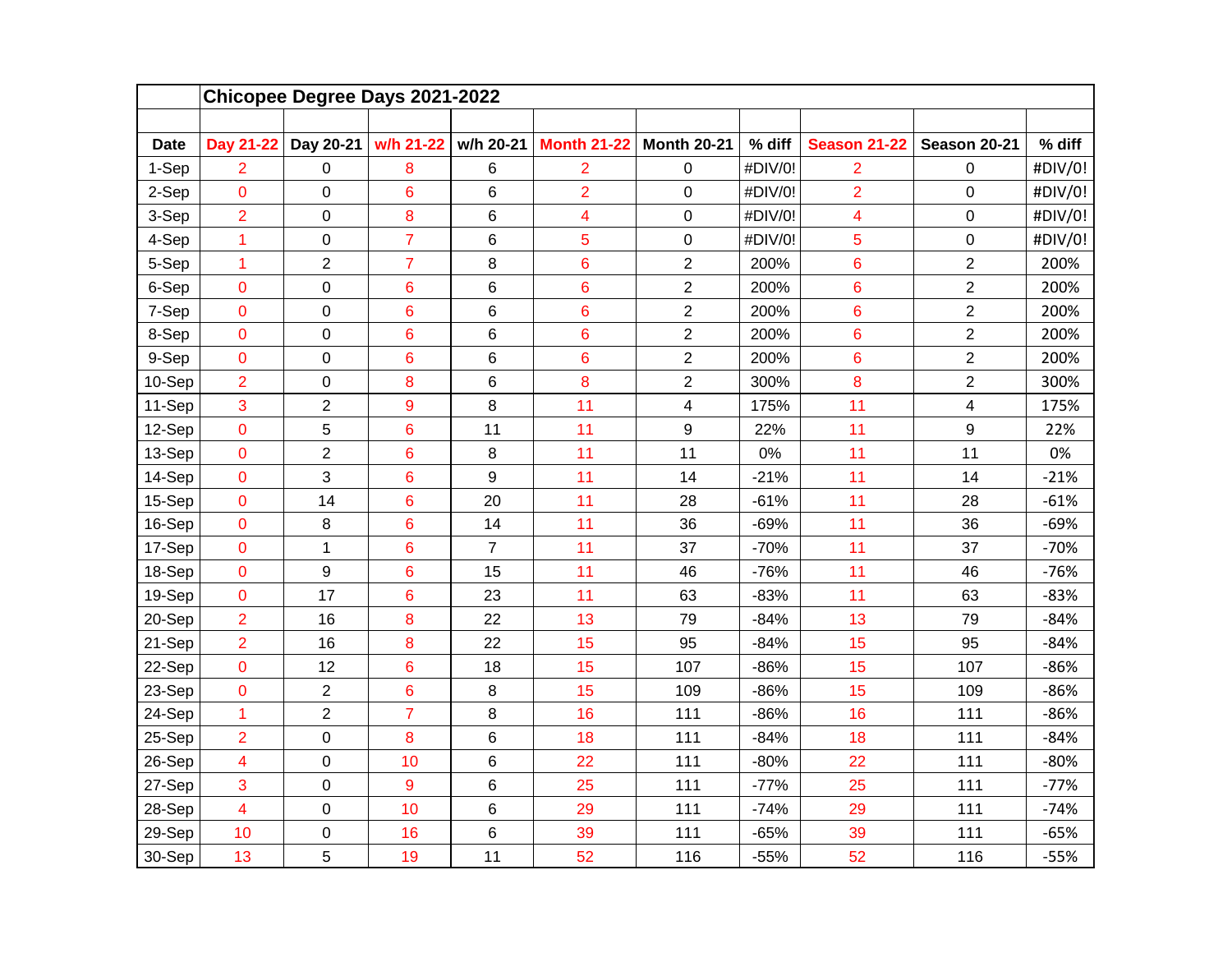| 1-Oct    | 12                      | $\overline{4}$ | 18 | 10             | 12  | $\overline{4}$ | 200%   | 64  | 120 | $-47%$ |
|----------|-------------------------|----------------|----|----------------|-----|----------------|--------|-----|-----|--------|
| 2-Oct    | 6                       | 12             | 12 | 18             | 18  | 16             | 13%    | 70  | 132 | $-47%$ |
| 3-Oct    | $\overline{2}$          | 13             | 8  | 19             | 20  | 29             | $-31%$ | 72  | 145 | $-50%$ |
| 4-Oct    | $\overline{7}$          | 15             | 13 | 21             | 27  | 44             | $-39%$ | 79  | 160 | $-51%$ |
| 5-Oct    | 8                       | 8              | 14 | 14             | 35  | 52             | $-33%$ | 87  | 168 | $-48%$ |
| 6-Oct    | 3                       | 0              | 9  | $6\phantom{1}$ | 38  | 52             | $-27%$ | 90  | 168 | $-46%$ |
| 7-Oct    | 3                       | 11             | 9  | 17             | 41  | 63             | $-35%$ | 93  | 179 | $-48%$ |
| 8-Oct    | $\overline{2}$          | 13             | 8  | 19             | 43  | 76             | $-43%$ | 95  | 192 | $-51%$ |
| 9-Oct    | 5                       | 15             | 11 | 21             | 48  | 91             | $-47%$ | 100 | 207 | $-52%$ |
| 10-Oct   | 6                       | $\mathbf{1}$   | 12 | $\overline{7}$ | 54  | 92             | $-41%$ | 106 | 208 | $-49%$ |
| $11-Oct$ | 4                       | 9              | 10 | 15             | 58  | 101            | $-43%$ | 110 | 217 | $-49%$ |
| 12-Oct   | 3                       | 15             | 9  | 21             | 61  | 116            | $-47%$ | 113 | 232 | $-51%$ |
| 13-Oct   | 6                       | 15             | 12 | 21             | 67  | 131            | $-49%$ | 119 | 247 | $-52%$ |
| 14-Oct   | $\mathbf 0$             | 9              | 6  | 15             | 67  | 140            | $-52%$ | 119 | 256 | $-54%$ |
| 15-Oct   | $\mathbf 0$             | 8              | 6  | 14             | 67  | 148            | $-55%$ | 119 | 264 | $-55%$ |
| 16-Oct   | $\mathbf 0$             | 10             | 6  | 16             | 67  | 158            | $-58%$ | 119 | 274 | $-57%$ |
| 17-Oct   | 10                      | 18             | 16 | 24             | 77  | 176            | -56%   | 129 | 292 | $-56%$ |
| 18-Oct   | 16                      | 19             | 22 | 25             | 93  | 195            | $-52%$ | 145 | 311 | $-53%$ |
| 19-Oct   | 14                      | 16             | 20 | 22             | 107 | 211            | $-49%$ | 159 | 327 | $-51%$ |
| 20-Oct   | 5                       | 4              | 11 | $10$           | 112 | 215            | $-48%$ | 164 | 331 | $-50%$ |
| 21-Oct   | 3                       | 0              | 9  | 6              | 115 | 215            | $-47%$ | 167 | 331 | $-50%$ |
| 22-Oct   | $\overline{\mathbf{4}}$ | $\mathbf 0$    | 10 | 6              | 119 | 215            | $-45%$ | 171 | 331 | $-48%$ |
| 23-Oct   | 17                      | 0              | 23 | 6              | 136 | 215            | $-37%$ | 188 | 331 | $-43%$ |
| 24-Oct   | 18                      | 8              | 24 | 14             | 154 | 223            | $-31%$ | 206 | 339 | $-39%$ |
| 25-Oct   | 16                      | 23             | 22 | 29             | 170 | 246            | $-31%$ | 222 | 362 | $-39%$ |
| 26-Oct   | 15                      | 20             | 21 | 26             | 185 | 266            | $-30%$ | 237 | 382 | $-38%$ |
| 27-Oct   | 13                      | 14             | 19 | 20             | 198 | 280            | $-29%$ | 250 | 396 | $-37%$ |
| 28-Oct   | 20                      | 18             | 26 | 24             | 218 | 298            | $-27%$ | 270 | 414 | $-35%$ |
| 29-Oct   | 21                      | 16             | 27 | 22             | 239 | 314            | $-24%$ | 291 | 430 | $-32%$ |
| 30-Oct   | 13                      | 32             | 19 | 38             | 252 | 346            | $-27%$ | 304 | 462 | $-34%$ |
| 31-Oct   | $6\phantom{1}6$         | 39             | 12 | 45             | 258 | 385            | $-33%$ | 310 | 501 | $-38%$ |
| 1-Nov    | 19                      | 23             | 22 | 26             | 19  | 23             | $-17%$ | 329 | 524 | $-37%$ |
| 2-Nov    | 18                      | 28             | 21 | 31             | 37  | 51             | $-27%$ | 347 | 552 | $-37%$ |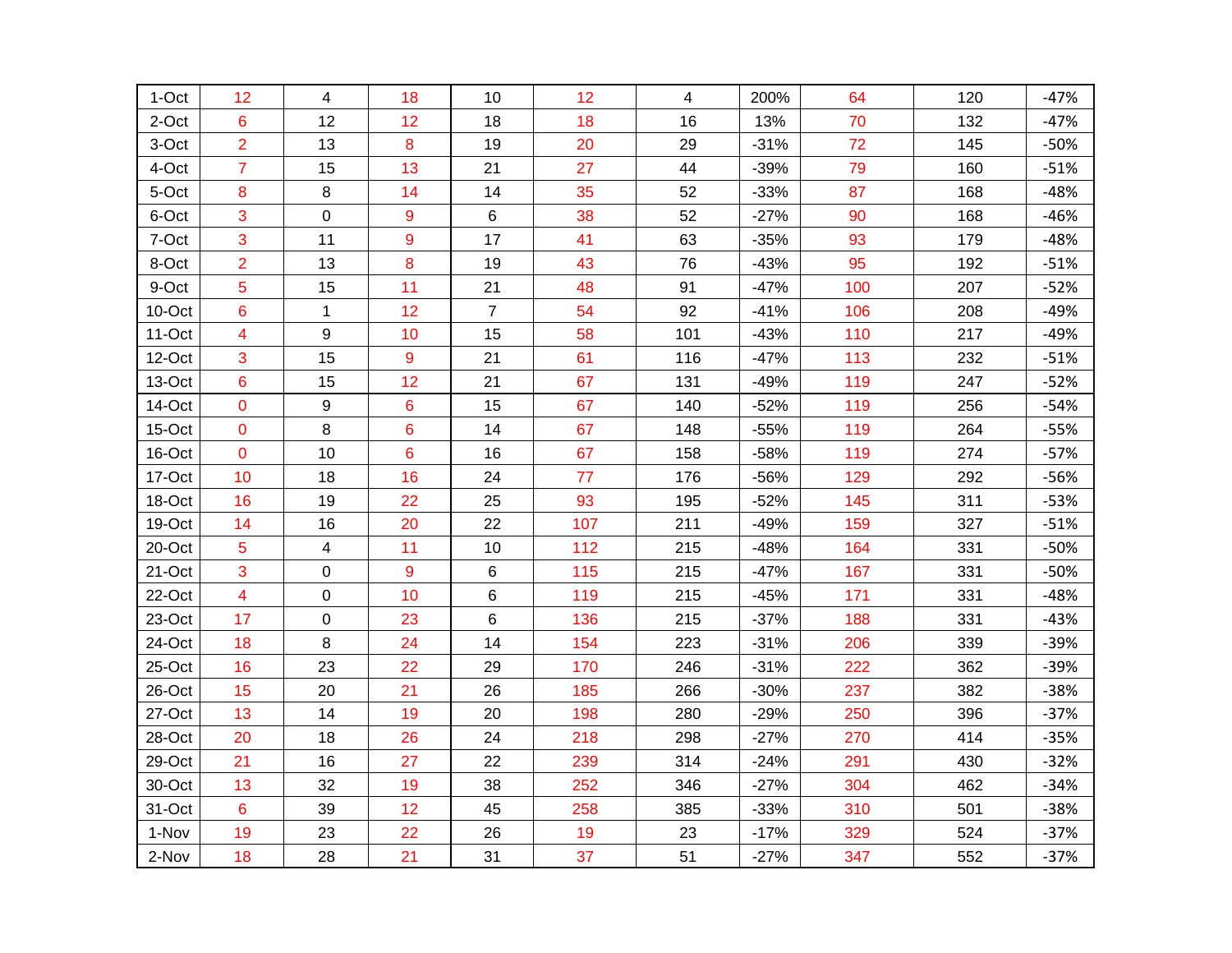| 3-Nov  | 24 | 29             | 27 | 32               | 61  | 80  | $-24%$ | 371  | 581  | $-36%$ |
|--------|----|----------------|----|------------------|-----|-----|--------|------|------|--------|
| 4-Nov  | 28 | 21             | 31 | 24               | 89  | 101 | $-12%$ | 399  | 602  | $-34%$ |
| 5-Nov  | 26 | 10             | 29 | 13               | 115 | 111 | 4%     | 425  | 612  | $-31%$ |
| 6-Nov  | 28 | 4              | 31 | $\overline{7}$   | 143 | 115 | 24%    | 453  | 616  | $-26%$ |
| 7-Nov  | 26 | 6              | 29 | $\boldsymbol{9}$ | 169 | 121 | 40%    | 479  | 622  | $-23%$ |
| 8-Nov  | 18 | 8              | 21 | 11               | 187 | 129 | 45%    | 497  | 630  | $-21%$ |
| 9-Nov  | 15 | 11             | 18 | 14               | 202 | 140 | 44%    | 512  | 641  | $-20%$ |
| 10-Nov | 16 | 8              | 19 | 11               | 218 | 148 | 47%    | 528  | 649  | $-19%$ |
| 11-Nov | 23 | $\overline{2}$ | 26 | 5                | 241 | 150 | 61%    | 551  | 651  | $-15%$ |
| 12-Nov | 15 | 11             | 18 | 14               | 256 | 161 | 59%    | 566  | 662  | $-15%$ |
| 13-Nov | 20 | 25             | 23 | 28               | 276 | 186 | 48%    | 586  | 687  | $-15%$ |
| 14-Nov | 27 | 27             | 30 | 30               | 303 | 213 | 42%    | 613  | 714  | $-14%$ |
| 15-Nov | 26 | 24             | 29 | 27               | 329 | 237 | 39%    | 639  | 738  | $-13%$ |
| 16-Nov | 25 | 22             | 28 | 25               | 354 | 259 | 37%    | 664  | 760  | $-13%$ |
| 17-Nov | 28 | 27             | 31 | 30               | 382 | 286 | 34%    | 692  | 787  | $-12%$ |
| 18-Nov | 9  | 39             | 12 | 42               | 391 | 325 | 20%    | 701  | 826  | $-15%$ |
| 19-Nov | 27 | 35             | 30 | 38               | 418 | 360 | 16%    | 728  | 861  | $-15%$ |
| 20-Nov | 31 | 12             | 34 | 15               | 449 | 372 | 21%    | 759  | 873  | $-13%$ |
| 21-Nov | 23 | 19             | 26 | 22               | 472 | 391 | 21%    | 782  | 892  | $-12%$ |
| 22-Nov | 25 | 30             | 28 | 33               | 497 | 421 | 18%    | 807  | 922  | $-12%$ |
| 23-Nov | 32 | 27             | 35 | 30               | 529 | 448 | 18%    | 839  | 949  | $-12%$ |
| 24-Nov | 34 | 29             | 37 | 32               | 563 | 477 | 18%    | 873  | 978  | $-11%$ |
| 25-Nov | 29 | 30             | 32 | 33               | 592 | 507 | 17%    | 902  | 1008 | $-11%$ |
| 26-Nov | 26 | 22             | 29 | 25               | 618 | 529 | 17%    | 928  | 1030 | $-10%$ |
| 27-Nov | 33 | 21             | 36 | 24               | 651 | 550 | 18%    | 961  | 1051 | $-9%$  |
| 28-Nov | 34 | 23             | 37 | 26               | 685 | 573 | 20%    | 995  | 1074 | $-7%$  |
| 29-Nov | 32 | 25             | 35 | 28               | 717 | 598 | 20%    | 1027 | 1099 | $-7%$  |
| 30-Nov | 36 | 19             | 39 | 22               | 753 | 617 | 22%    | 1063 | 1118 | $-5%$  |
| 1-Dec  | 30 | 15             | 33 | 18               | 30  | 15  | 100%   | 1093 | 1133 | $-4%$  |
| 2-Dec  | 22 | 28             | 25 | 31               | 52  | 43  | 21%    | 1115 | 1161 | $-4%$  |
| 3-Dec  | 28 | 27             | 31 | 30               | 80  | 70  | 14%    | 1143 | 1188 | $-4%$  |
| 4-Dec  | 34 | 18             | 37 | 21               | 114 | 88  | 30%    | 1177 | 1206 | $-2%$  |
| 5-Dec  | 30 | 25             | 33 | 28               | 144 | 113 | 27%    | 1207 | 1231 | $-2%$  |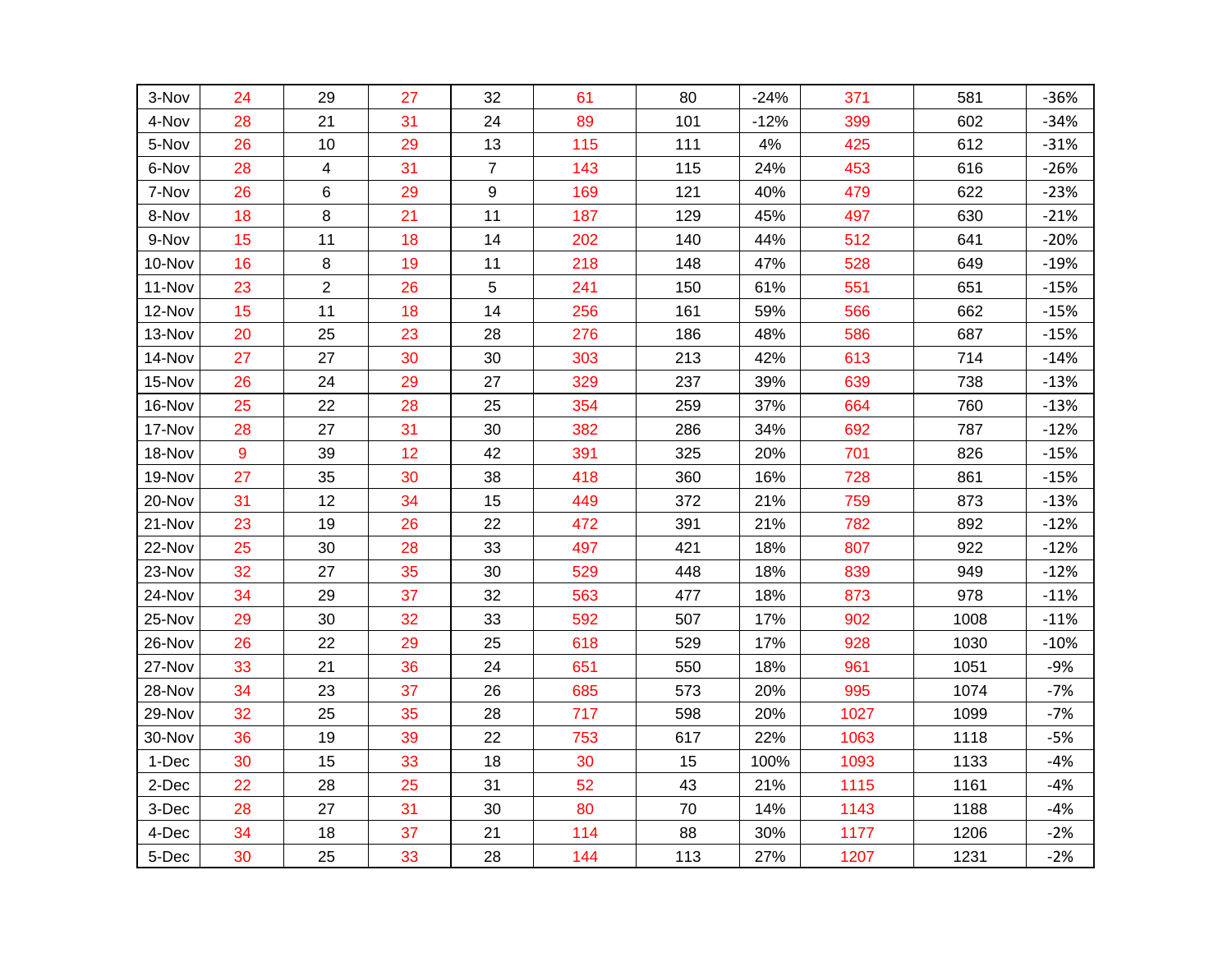| 6-Dec  | 19 | 32 | 22 | 35 | 163 | 145 | 12%    | 1226 | 1263 | $-3%$ |
|--------|----|----|----|----|-----|-----|--------|------|------|-------|
| 7-Dec  | 32 | 32 | 35 | 35 | 195 | 177 | 10%    | 1258 | 1295 | $-3%$ |
| 8-Dec  | 35 | 38 | 38 | 41 | 230 | 215 | 7%     | 1293 | 1333 | $-3%$ |
| 9-Dec  | 37 | 37 | 40 | 40 | 267 | 252 | 6%     | 1330 | 1370 | $-3%$ |
| 10-Dec | 31 | 30 | 34 | 33 | 298 | 282 | $6\%$  | 1361 | 1400 | $-3%$ |
| 11-Dec | 20 | 29 | 23 | 32 | 318 | 311 | 2%     | 1381 | 1429 | $-3%$ |
| 12-Dec | 27 | 28 | 30 | 31 | 345 | 339 | 2%     | 1408 | 1457 | $-3%$ |
| 13-Dec | 25 | 18 | 28 | 21 | 370 | 357 | 4%     | 1433 | 1475 | $-3%$ |
| 14-Dec | 25 | 32 | 28 | 35 | 395 | 389 | 2%     | 1458 | 1507 | $-3%$ |
| 15-Dec | 32 | 36 | 35 | 39 | 427 | 425 | $0\%$  | 1490 | 1543 | $-3%$ |
| 16-Dec | 13 | 45 | 16 | 48 | 440 | 470 | $-6%$  | 1503 | 1588 | $-5%$ |
| 17-Dec | 17 | 42 | 20 | 45 | 457 | 512 | $-11%$ | 1520 | 1630 | $-7%$ |
| 18-Dec | 29 | 46 | 32 | 49 | 486 | 558 | $-13%$ | 1549 | 1676 | $-8%$ |
| 19-Dec | 36 | 52 | 39 | 55 | 522 | 610 | $-14%$ | 1585 | 1728 | $-8%$ |
| 20-Dec | 41 | 40 | 44 | 43 | 563 | 650 | $-13%$ | 1626 | 1768 | $-8%$ |
| 21-Dec | 34 | 32 | 37 | 35 | 597 | 682 | $-12%$ | 1660 | 1800 | $-8%$ |
| 22-Dec | 28 | 33 | 31 | 36 | 625 | 715 | $-13%$ | 1688 | 1833 | $-8%$ |
| 23-Dec | 39 | 33 | 42 | 36 | 664 | 748 | $-11%$ | 1727 | 1866 | $-7%$ |
| 24-Dec | 41 | 22 | 44 | 25 | 705 | 770 | $-8%$  | 1768 | 1888 | $-6%$ |
| 25-Dec | 36 | 16 | 39 | 19 | 741 | 786 | $-6%$  | 1804 | 1904 | $-5%$ |
| 26-Dec | 27 | 36 | 30 | 39 | 768 | 822 | $-7%$  | 1831 | 1940 | $-6%$ |
| 27-Dec | 34 | 36 | 37 | 39 | 802 | 858 | $-7%$  | 1865 | 1976 | $-6%$ |
| 28-Dec | 27 | 30 | 30 | 33 | 829 | 888 | $-7%$  | 1892 | 2006 | $-6%$ |
| 29-Dec | 29 | 36 | 32 | 39 | 858 | 924 | $-7%$  | 1921 | 2042 | $-6%$ |
| 30-Dec | 24 | 37 | 27 | 40 | 882 | 961 | $-8%$  | 1945 | 2079 | $-6%$ |
| 31-Dec | 22 | 31 | 25 | 34 | 904 | 992 | $-9%$  | 1967 | 2110 | $-7%$ |
| 1-Jan  | 16 | 37 | 18 | 39 | 16  | 37  | $-57%$ | 1983 | 2147 | $-8%$ |
| 2-Jan  | 26 | 30 | 28 | 32 | 42  | 67  | $-37%$ | 2009 | 2177 | $-8%$ |
| 3-Jan  | 40 | 37 | 42 | 39 | 82  | 104 | $-21%$ | 2049 | 2214 | $-7%$ |
| 4-Jan  | 42 | 32 | 44 | 34 | 124 | 136 | $-9%$  | 2091 | 2246 | $-7%$ |
| 5-Jan  | 36 | 29 | 38 | 31 | 160 | 165 | $-3%$  | 2127 | 2275 | $-7%$ |
| 6-Jan  | 34 | 31 | 36 | 33 | 194 | 196 | $-1%$  | 2161 | 2306 | $-6%$ |
| 7-Jan  | 39 | 32 | 41 | 34 | 233 | 228 | 2%     | 2200 | 2338 | $-6%$ |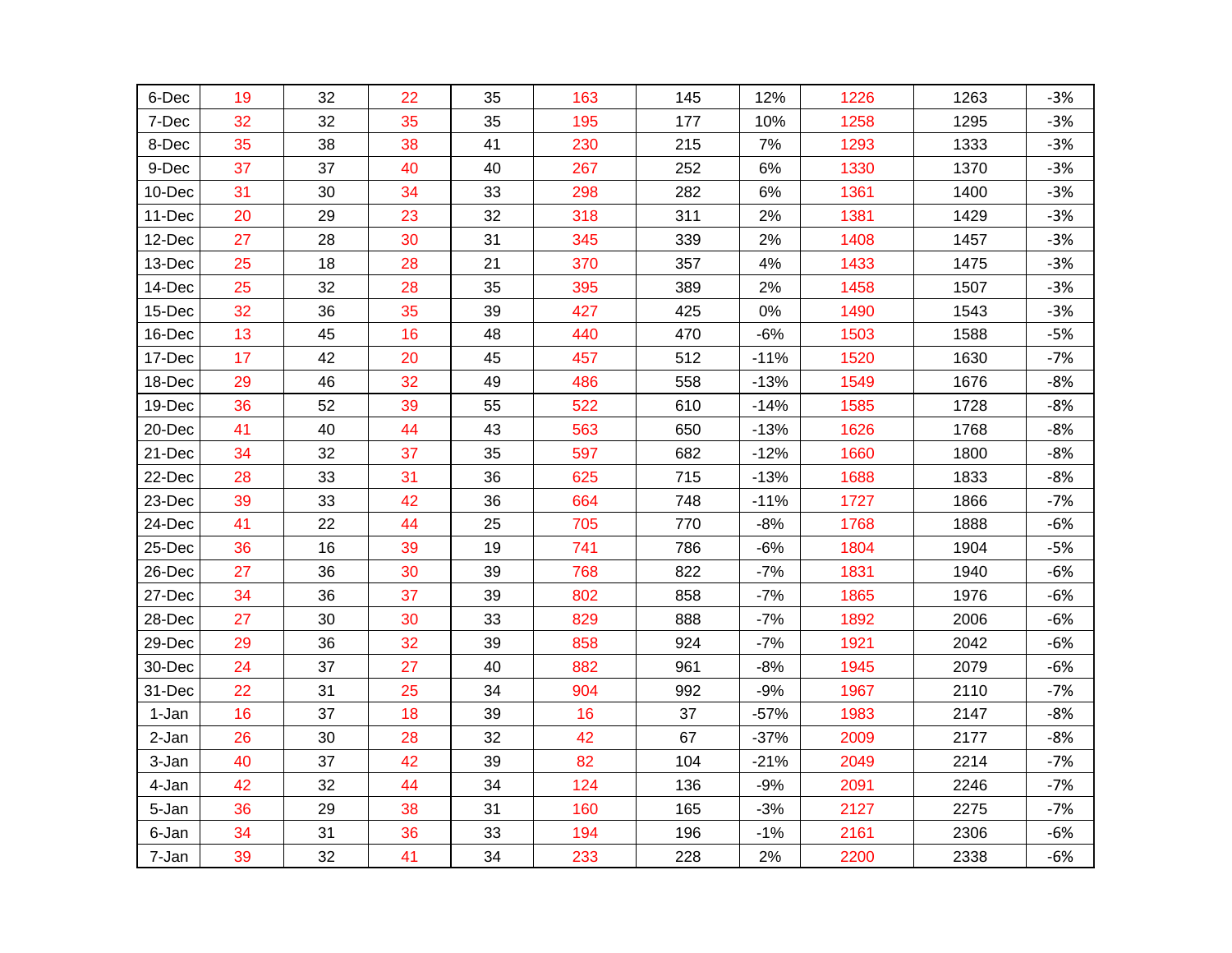| 8-Jan  | 46 | 36 | 48 | 38 | 279  | 264  | 6%    | 2246 | 2374 | $-5%$ |
|--------|----|----|----|----|------|------|-------|------|------|-------|
| 9-Jan  | 42 | 37 | 44 | 39 | 321  | 301  | 7%    | 2288 | 2411 | $-5%$ |
| 10-Jan | 40 | 35 | 42 | 37 | 361  | 336  | 7%    | 2328 | 2446 | $-5%$ |
| 11-Jan | 55 | 42 | 57 | 44 | 416  | 378  | 10%   | 2383 | 2488 | $-4%$ |
| 12-Jan | 46 | 40 | 48 | 42 | 462  | 418  | 11%   | 2429 | 2528 | $-4%$ |
| 13-Jan | 32 | 36 | 34 | 38 | 494  | 454  | 9%    | 2461 | 2564 | $-4%$ |
| 14-Jan | 40 | 34 | 42 | 36 | 534  | 488  | $9%$  | 2501 | 2598 | $-4%$ |
| 15-Jan | 58 | 31 | 60 | 33 | 592  | 519  | 14%   | 2559 | 2629 | $-3%$ |
| 16-Jan | 55 | 26 | 57 | 28 | 647  | 545  | 19%   | 2614 | 2655 | $-2%$ |
| 17-Jan | 34 | 29 | 36 | 31 | 681  | 574  | 19%   | 2648 | 2684 | $-1%$ |
| 18-Jan | 43 | 27 | 45 | 29 | 724  | 601  | 20%   | 2691 | 2711 | $-1%$ |
| 19-Jan | 37 | 34 | 39 | 36 | 761  | 635  | 20%   | 2728 | 2745 | $-1%$ |
| 20-Jan | 38 | 36 | 40 | 38 | 799  | 671  | 19%   | 2766 | 2781 | $-1%$ |
| 21-Jan | 53 | 39 | 55 | 41 | 852  | 710  | 20%   | 2819 | 2820 | 0%    |
| 22-Jan | 51 | 33 | 53 | 35 | 903  | 743  | 22%   | 2870 | 2853 | 1%    |
| 23-Jan | 42 | 41 | 44 | 43 | 945  | 784  | 21%   | 2912 | 2894 | 1%    |
| 24-Jan | 42 | 44 | 44 | 46 | 987  | 828  | 19%   | 2954 | 2938 | 1%    |
| 25-Jan | 36 | 39 | 38 | 41 | 1023 | 867  | 18%   | 2990 | 2977 | 0%    |
| 26-Jan | 51 | 39 | 53 | 41 | 1074 | 906  | 19%   | 3041 | 3016 | 1%    |
| 27-Jan | 52 | 35 | 54 | 37 | 1126 | 941  | 20%   | 3093 | 3051 | 1%    |
| 28-Jan | 36 | 43 | 38 | 45 | 1162 | 984  | 18%   | 3129 | 3094 | 1%    |
| 29-Jan | 48 | 53 | 50 | 55 | 1210 | 1037 | 17%   | 3177 | 3147 | 1%    |
| 30-Jan | 53 | 55 | 55 | 57 | 1263 | 1092 | 16%   | 3230 | 3202 | 1%    |
| 31-Jan | 53 | 56 | 55 | 58 | 1316 | 1148 | 15%   | 3283 | 3258 | 1%    |
| 1-Feb  | 48 | 42 | 50 | 44 | 48   | 42   | 14%   | 3331 | 3300 | 1%    |
| 2-Feb  | 30 | 33 | 32 | 35 | 78   | 75   | 4%    | 3361 | 3333 | 1%    |
| 3-Feb  | 24 | 33 | 26 | 35 | 102  | 108  | $-6%$ | 3385 | 3366 | 1%    |
| 4-Feb  | 34 | 37 | 36 | 39 | 136  | 145  | $-6%$ | 3419 | 3403 | 0%    |
| 5-Feb  | 46 | 38 | 48 | 40 | 182  | 183  | $-1%$ | 3465 | 3441 | 1%    |
| 6-Feb  | 48 | 35 | 50 | 37 | 230  | 218  | $6\%$ | 3513 | 3476 | 1%    |
| 7-Feb  | 41 | 41 | 43 | 43 | 271  | 259  | $5\%$ | 3554 | 3517 | 1%    |
| 8-Feb  | 29 | 44 | 31 | 46 | 300  | 303  | $-1%$ | 3583 | 3561 | 1%    |
| 9-Feb  | 32 | 44 | 34 | 46 | 332  | 347  | $-4%$ | 3615 | 3605 | 0%    |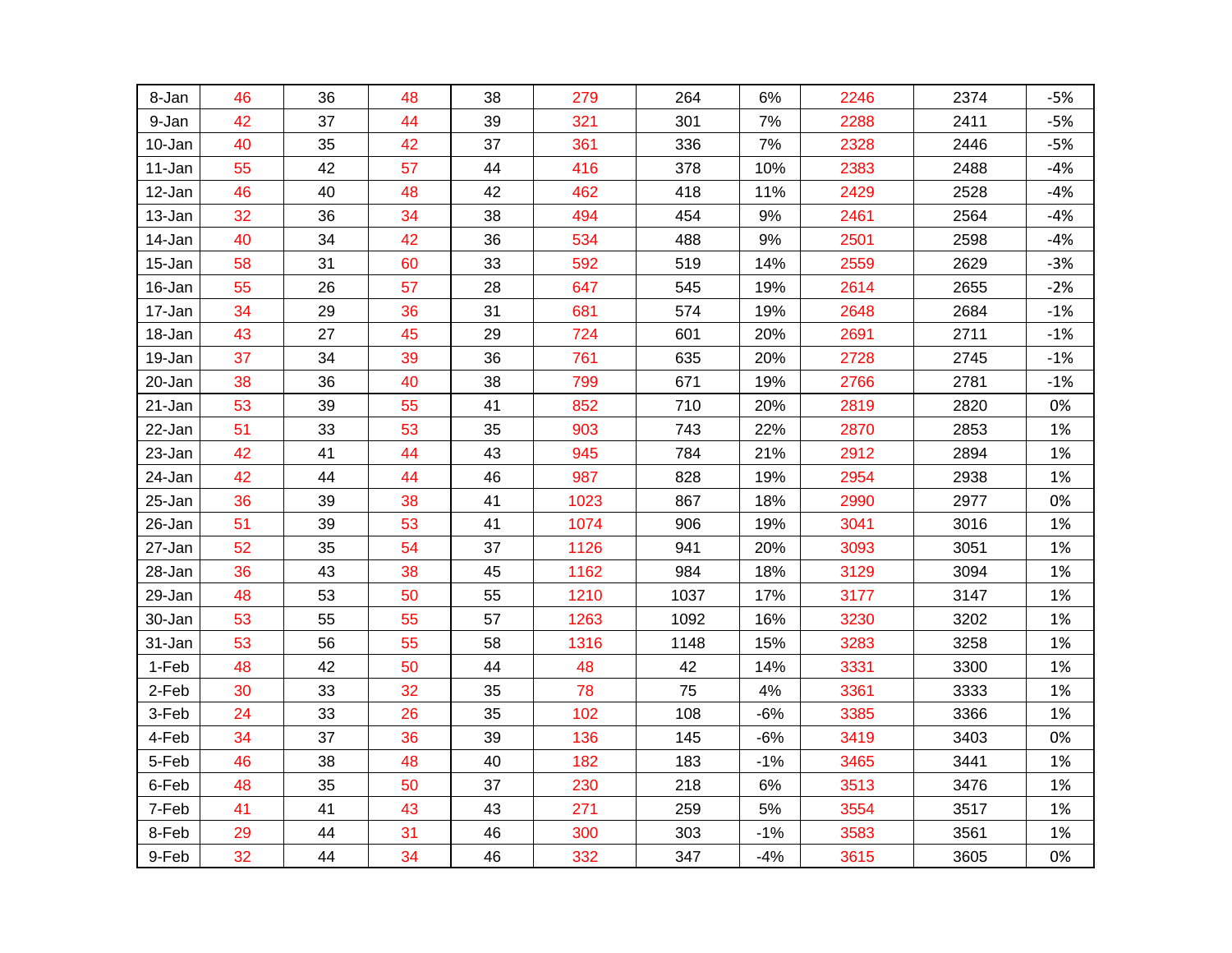| 10-Feb | 27 | 48 | 29             | 50             | 359 | 395  | $-9%$  | 3642 | 3653 | 0%    |
|--------|----|----|----------------|----------------|-----|------|--------|------|------|-------|
| 11-Feb | 28 | 41 | 30             | 43             | 387 | 436  | $-11%$ | 3670 | 3694 | $-1%$ |
| 12-Feb | 21 | 51 | 23             | 53             | 408 | 487  | $-16%$ | 3691 | 3745 | $-1%$ |
| 13-Feb | 38 | 46 | 40             | 48             | 446 | 533  | $-16%$ | 3729 | 3791 | $-2%$ |
| 14-Feb | 48 | 34 | 50             | 36             | 494 | 567  | $-13%$ | 3777 | 3825 | $-1%$ |
| 15-Feb | 44 | 36 | 46             | 38             | 538 | 603  | $-11%$ | 3821 | 3861 | $-1%$ |
| 16-Feb | 40 | 31 | 42             | 33             | 578 | 634  | $-9%$  | 3861 | 3892 | $-1%$ |
| 17-Feb | 15 | 41 | 17             | 43             | 593 | 675  | $-12%$ | 3876 | 3933 | $-1%$ |
| 18-Feb | 27 | 41 | 29             | 43             | 620 | 716  | $-13%$ | 3903 | 3974 | $-2%$ |
| 19-Feb | 42 | 38 | 44             | 40             | 662 | 754  | $-12%$ | 3945 | 4012 | $-2%$ |
| 20-Feb | 43 | 41 | 45             | 43             | 705 | 795  | $-11%$ | 3988 | 4053 | $-2%$ |
| 21-Feb | 25 | 44 | 27             | 46             | 730 | 839  | $-13%$ | 4013 | 4097 | $-2%$ |
| 22-Feb | 25 | 41 | 27             | 43             | 755 | 880  | $-14%$ | 4038 | 4138 | $-2%$ |
| 23-Feb | 18 | 29 | 20             | 31             | 773 | 909  | $-15%$ | 4056 | 4167 | $-3%$ |
| 24-Feb | 39 | 25 | 41             | 27             | 812 | 934  | $-13%$ | 4095 | 4192 | $-2%$ |
| 25-Feb | 41 | 26 | 43             | 28             | 853 | 960  | $-11%$ | 4136 | 4218 | $-2%$ |
| 26-Feb | 45 | 32 | 47             | 34             | 898 | 992  | $-9%$  | 4181 | 4250 | $-2%$ |
| 27-Feb | 40 | 32 | 42             | 34             | 938 | 1024 | $-8%$  | 4221 | 4282 | $-1%$ |
| 28-Feb | 46 | 30 | 48             | 32             | 984 | 1054 | $-7%$  | 4267 | 4312 | $-1%$ |
| 29-Feb |    |    | $\overline{2}$ | $\overline{c}$ | 984 | 1054 | $-7%$  | 4267 | 4312 | $-1%$ |
| 1-Mar  | 40 | 32 | 42             | 34             | 40  | 32   | 25%    | 4307 | 4344 | $-1%$ |
| 2-Mar  | 32 | 45 | 34             | 47             | 72  | 77   | $-6%$  | 4339 | 4389 | $-1%$ |
| 3-Mar  | 38 | 32 | 40             | 34             | 110 | 109  | 1%     | 4377 | 4421 | $-1%$ |
| 4-Mar  | 44 | 34 | 46             | 36             | 154 | 143  | 8%     | 4421 | 4455 | $-1%$ |
| 5-Mar  | 38 | 39 | 40             | 41             | 192 | 182  | 5%     | 4459 | 4494 | $-1%$ |
| 6-Mar  | 15 | 40 | 17             | 42             | 207 | 222  | $-7%$  | 4474 | 4534 | $-1%$ |
| 7-Mar  | 15 | 39 | 17             | 41             | 222 | 261  | $-15%$ | 4489 | 4573 | $-2%$ |
| 8-Mar  | 31 | 37 | 33             | 39             | 253 | 298  | $-15%$ | 4520 | 4610 | $-2%$ |
| 9-Mar  | 36 | 23 | 38             | 25             | 289 | 321  | $-10%$ | 4556 | 4633 | $-2%$ |
| 10-Mar | 31 | 26 | 33             | 28             | 320 | 347  | $-8%$  | 4587 | 4659 | $-2%$ |
| 11-Mar | 26 | 10 | 28             | 12             | 346 | 357  | $-3%$  | 4613 | 4669 | $-1%$ |
| 12-Mar | 35 | 14 | 37             | 16             | 381 | 371  | 3%     | 4648 | 4683 | $-1%$ |
| 13-Mar | 38 | 30 | 40             | 32             | 419 | 401  | 4%     | 4686 | 4713 | $-1%$ |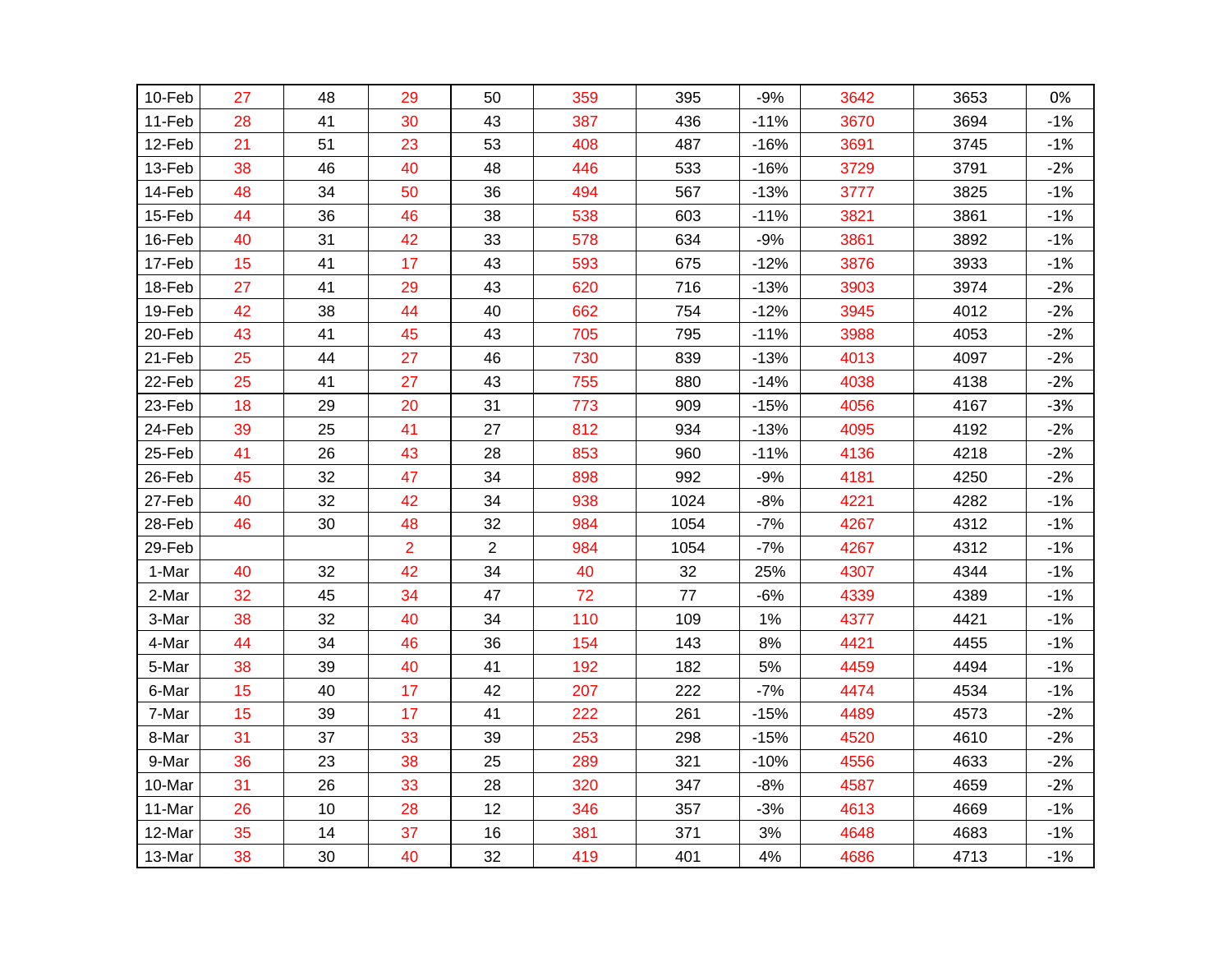| 14-Mar | 26             | 30             | 28             | 32    | 445 | 431 | 3%     | 4712 | 4743 | $-1%$ |
|--------|----------------|----------------|----------------|-------|-----|-----|--------|------|------|-------|
| 15-Mar | 18             | 41             | 20             | 43    | 463 | 472 | $-2%$  | 4730 | 4784 | $-1%$ |
| 16-Mar | 19             | 40             | 21             | 42    | 482 | 512 | $-6%$  | 4749 | 4824 | $-2%$ |
| 17-Mar | 21             | 25             | 23             | 27    | 503 | 537 | $-6%$  | 4770 | 4849 | $-2%$ |
| 18-Mar | 8              | 26             | 10             | 28    | 511 | 563 | $-9%$  | 4778 | 4875 | $-2%$ |
| 19-Mar | 13             | 32             | 15             | 34    | 524 | 595 | $-12%$ | 4791 | 4907 | $-2%$ |
| 20-Mar | 15             | 27             | 17             | 29    | 539 | 622 | $-13%$ | 4806 | 4934 | $-3%$ |
| 21-Mar | 17             | 21             | 19             | 23    | 556 | 643 | $-14%$ | 4823 | 4955 | $-3%$ |
| 22-Mar | 22             | 20             | 24             | 22    | 578 | 663 | $-13%$ | 4845 | 4975 | $-3%$ |
| 23-Mar | 30             | 18             | 32             | 20    | 608 | 681 | $-11%$ | 4875 | 4993 | $-2%$ |
| 24-Mar | 26             | 18             | 28             | 20    | 634 | 699 | $-9%$  | 4901 | 5011 | $-2%$ |
| 25-Mar | 15             | 3              | 17             | 5     | 649 | 702 | $-8%$  | 4916 | 5014 | $-2%$ |
| 26-Mar | 21             | $\mathbf 1$    | 23             | 3     | 670 | 703 | $-5%$  | 4937 | 5015 | $-2%$ |
| 27-Mar | 30             | 14             | 32             | 16    | 700 | 717 | $-2%$  | 4967 | 5029 | $-1%$ |
| 28-Mar | 40             | 21             | 42             | 23    | 740 | 738 | 0%     | 5007 | 5050 | $-1%$ |
| 29-Mar | 37             | 26             | 39             | 28    | 777 | 764 | 2%     | 5044 | 5076 | $-1%$ |
| 30-Mar | 28             | 23             | 30             | 25    | 805 | 787 | 2%     | 5072 | 5099 | $-1%$ |
| 31-Mar | 16             | 13             | 18             | 15    | 821 | 800 | 3%     | 5088 | 5112 | 0%    |
| 1-Apr  | 19             | 21             | 23             | 25    | 19  | 21  | $-10%$ | 5107 | 5133 | $-1%$ |
| 2-Apr  | 22             | 35             | 26             | 39    | 41  | 56  | $-27%$ | 5129 | 5168 | $-1%$ |
| 3-Apr  | 25             | 29             | 29             | 33    | 66  | 85  | $-22%$ | 5154 | 5197 | $-1%$ |
| 4-Apr  | 20             | 23             | 24             | 27    | 86  | 108 | $-20%$ | 5174 | 5220 | $-1%$ |
| 5-Apr  | 19             | 11             | 23             | 15    | 105 | 119 | $-12%$ | 5193 | 5231 | $-1%$ |
| 6-Apr  | 20             | 11             | 24             | 15    | 125 | 130 | $-4%$  | 5213 | 5242 | $-1%$ |
| 7-Apr  | 18             | 13             | 22             | 17    | 143 | 143 | 0%     | 5231 | 5255 | 0%    |
| 8-Apr  | 15             | 10             | 19             | 14    | 158 | 153 | 3%     | 5246 | 5265 | 0%    |
| 9-Apr  | 22             | 10             | 26             | 14    | 180 | 163 | 10%    | 5268 | 5275 | 0%    |
| 10-Apr | 25             | $\overline{2}$ | 29             | $\,6$ | 205 | 165 | 24%    | 5293 | 5277 | 0%    |
| 11-Apr | 18             | 12             | 22             | 16    | 223 | 177 | 26%    | 5311 | 5289 | 0%    |
| 12-Apr | $\overline{7}$ | 19             | 11             | 23    | 230 | 196 | 17%    | 5318 | 5308 | 0%    |
| 13-Apr | 8              | 13             | 12             | 17    | 238 | 209 | 14%    | 5326 | 5321 | 0%    |
| 14-Apr | 3              | 6              | $\overline{7}$ | 10    | 241 | 215 | 12%    | 5329 | 5327 | 0%    |
| 15-Apr | 12             | 22             | 16             | 26    | 253 | 237 | 7%     | 5341 | 5349 | 0%    |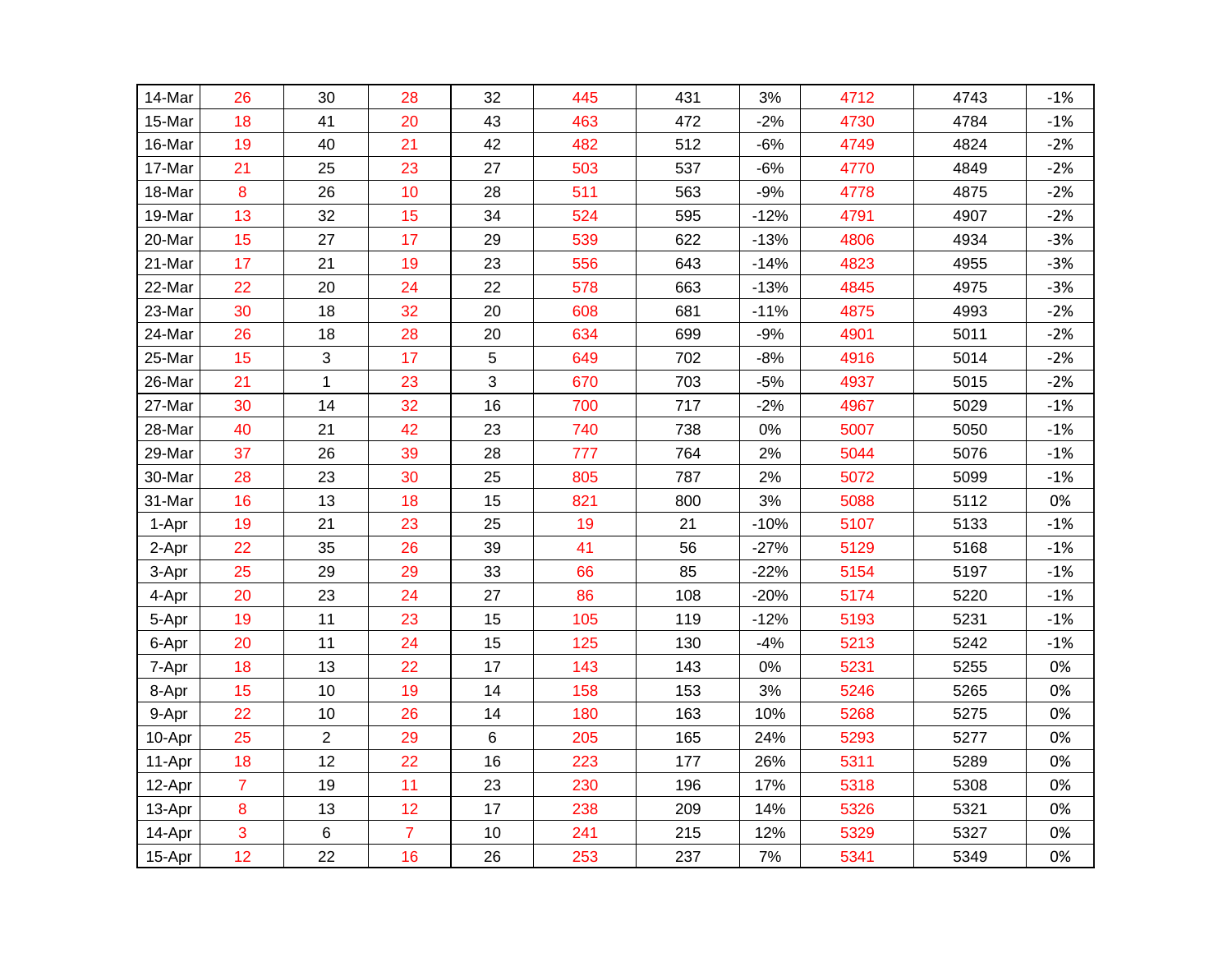| 16-Apr | 11             | 28           | 15             | 32 | 264 | 265 | 0%     | 5352 | 5377 | 0% |
|--------|----------------|--------------|----------------|----|-----|-----|--------|------|------|----|
| 17-Apr | 24             | 19           | 28             | 23 | 288 | 284 | 1%     | 5376 | 5396 | 0% |
| 18-Apr | 22             | 15           | 26             | 19 | 310 | 299 | 4%     | 5398 | 5411 | 0% |
| 19-Apr | 20             | 12           | 24             | 16 | 330 | 311 | 6%     | 5418 | 5423 | 0% |
| 20-Apr | 21             | 11           | 25             | 15 | 351 | 322 | 9%     | 5439 | 5434 | 0% |
| 21-Apr | 20             | 14           | 24             | 18 | 371 | 336 | 10%    | 5459 | 5448 | 0% |
| 22-Apr | 15             | 26           | 19             | 30 | 386 | 362 | 7%     | 5474 | 5474 | 0% |
| 23-Apr | 17             | 18           | 21             | 22 | 403 | 380 | $6\%$  | 5491 | 5492 | 0% |
| 24-Apr | 14             | 13           | 18             | 17 | 417 | 393 | 6%     | 5505 | 5505 | 0% |
| 25-Apr | 12             | 12           | 16             | 16 | 429 | 405 | $6\%$  | 5517 | 5517 | 0% |
| 26-Apr | 13             | 18           | 17             | 22 | 442 | 423 | 4%     | 5530 | 5535 | 0% |
| 27-Apr | 18             | 12           | 22             | 16 | 460 | 435 | 6%     | 5548 | 5547 | 0% |
| 28-Apr | 19             | 5            | 23             | 9  | 479 | 440 | 9%     | 5567 | 5552 | 0% |
| 29-Apr | 19             | 9            | 23             | 13 | 498 | 449 | 11%    | 5586 | 5561 | 0% |
| 30-Apr | 18             | 12           | 22             | 16 | 516 | 461 | 12%    | 5604 | 5573 | 1% |
| 1-May  | 14             | 15           | 18             | 19 | 14  | 15  | 10%    | 5618 | 5588 | 1% |
| 2-May  | 14             | 4            | 18             | 8  | 28  | 19  | 47%    | 5632 | 5592 | 1% |
| 3-May  | 14             | 6            | 18             | 10 | 42  | 25  | 68%    | 5646 | 5598 | 1% |
| 4-May  | 15             | 10           | 19             | 14 | 57  | 35  | 63%    | 5661 | 5608 | 1% |
| 5-May  | 9              | 13           | 13             | 17 | 66  | 48  | 38%    | 5670 | 5621 | 1% |
| 6-May  | 10             | 10           | 14             | 14 | 76  | 58  | 31%    | 5680 | 5631 | 1% |
| 7-May  | 14             | 13           | 18             | 17 | 90  | 71  | 27%    | 5694 | 5644 | 1% |
| 8-May  | 15             | 14           | 19             | 18 | 105 | 85  | 24%    | 5709 | 5658 | 1% |
| 9-May  | 12             | 12           | 16             | 16 | 117 | 97  | 21%    | 5721 | 5670 | 1% |
| 10-May | 9              | 10           | 13             | 14 | 126 | 107 | 18%    | 5730 | 5680 | 1% |
| 11-May | 6              | 9            | 10             | 13 | 132 | 116 | 14%    | 5736 | 5689 | 1% |
| 12-May | 0              | 10           | 4              | 14 | 132 | 126 | 5%     | 5736 | 5699 | 1% |
| 13-May | $\mathbf 0$    | 11           | 4              | 15 | 132 | 137 | $-4%$  | 5736 | 5710 | 0% |
| 14-May | $\overline{0}$ | 8            | 4              | 12 | 132 | 145 | $-9%$  | 5736 | 5718 | 0% |
| 15-May | $\mathbf 0$    | $\mathbf{1}$ | 4              | 5  | 132 | 146 | $-10%$ | 5736 | 5719 | 0% |
| 16-May | $\mathbf 0$    | 1            | 4              | 5  | 132 | 147 | $-10%$ | 5736 | 5720 | 0% |
| 17-May | 3              | 4            | $\overline{7}$ | 8  | 135 | 151 | $-11%$ | 5739 | 5724 | 0% |
| 18-May | 3              | 0            | $\overline{7}$ | 4  | 138 | 151 | $-9%$  | 5742 | 5724 | 0% |